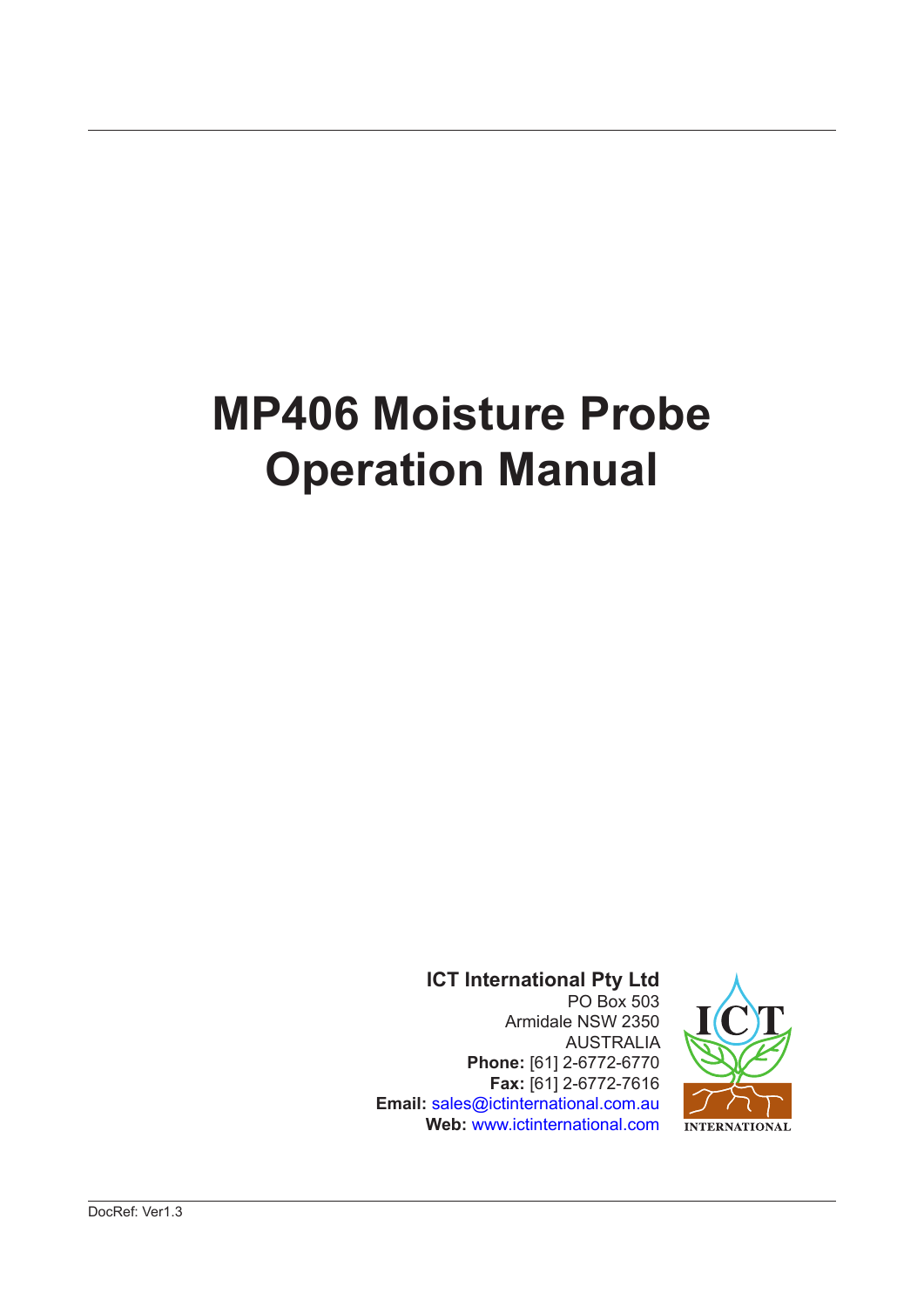#### **TABLE OF CONTENTS PAGE**

#### 1. Introduction . 3 2. Operation . 3 2.1 Hand Held Moisture Probe Meter . 3 2.2 Data Logging or Irrigation Control  $\dots \dots \dots \dots \dots \dots \dots \dots \dots \dots$ 2.2.1 General  $\ldots$   $\ldots$   $\ldots$   $\ldots$   $\ldots$   $\ldots$   $\ldots$   $\ldots$   $\ldots$   $\ldots$   $\ldots$   $\ldots$   $\ldots$   $\ldots$   $\ldots$ 2.2.2 Installation  $\dots \dots \dots \dots \dots \dots \dots \dots \dots \dots \dots \dots \dots \dots \dots$  $2.2.3$  Cable Length.  $\dots \dots \dots \dots \dots \dots \dots \dots \dots \dots \dots \dots \dots \dots \dots \dots$  2.2.4 Power . 4 2.3 Theory of Operation  $\dots \dots \dots \dots \dots \dots \dots \dots \dots \dots \dots \dots$ . 2.3.1 Theory . 4 2.3.2 Results . 5 2.3.3 Definitions  $\ldots$   $\ldots$   $\ldots$   $\ldots$   $\ldots$   $\ldots$   $\ldots$   $\ldots$   $\ldots$   $\ldots$   $\ldots$   $\ldots$   $\ldots$   $\ldots$   $\ldots$   $\ldots$   $\ldots$   $\ldots$   $\ldots$   $\ldots$   $\ldots$   $\ldots$   $\ldots$   $\ldots$   $\ldots$   $\ldots$   $\ldots$   $\ldots$   $\ldots$   $\ldots$   $\ldots$   $\ldots$   $\ldots$   $\ldots$ 2.4 Calibration . 7 2.4.1 General . 7 2.4.2 Linear Calibration . 7 2.4.3 Polynomial Calibration . 7 2.4.4 Polynomial Lookup Table . 8 2.5 Wiring . 8 2.6 Technical Specifications . 9 2.6.1 Mechanical Diagram . 9 2.6.2 Electrical and Mechanical Specifications  $\dots \dots \dots \dots \dots \dots$

#### **LIST OF FIGURES PAGE**

| 1. MP406 Measurement of Absolute Volumetric Soil Water Percent5 |
|-----------------------------------------------------------------|
|                                                                 |
|                                                                 |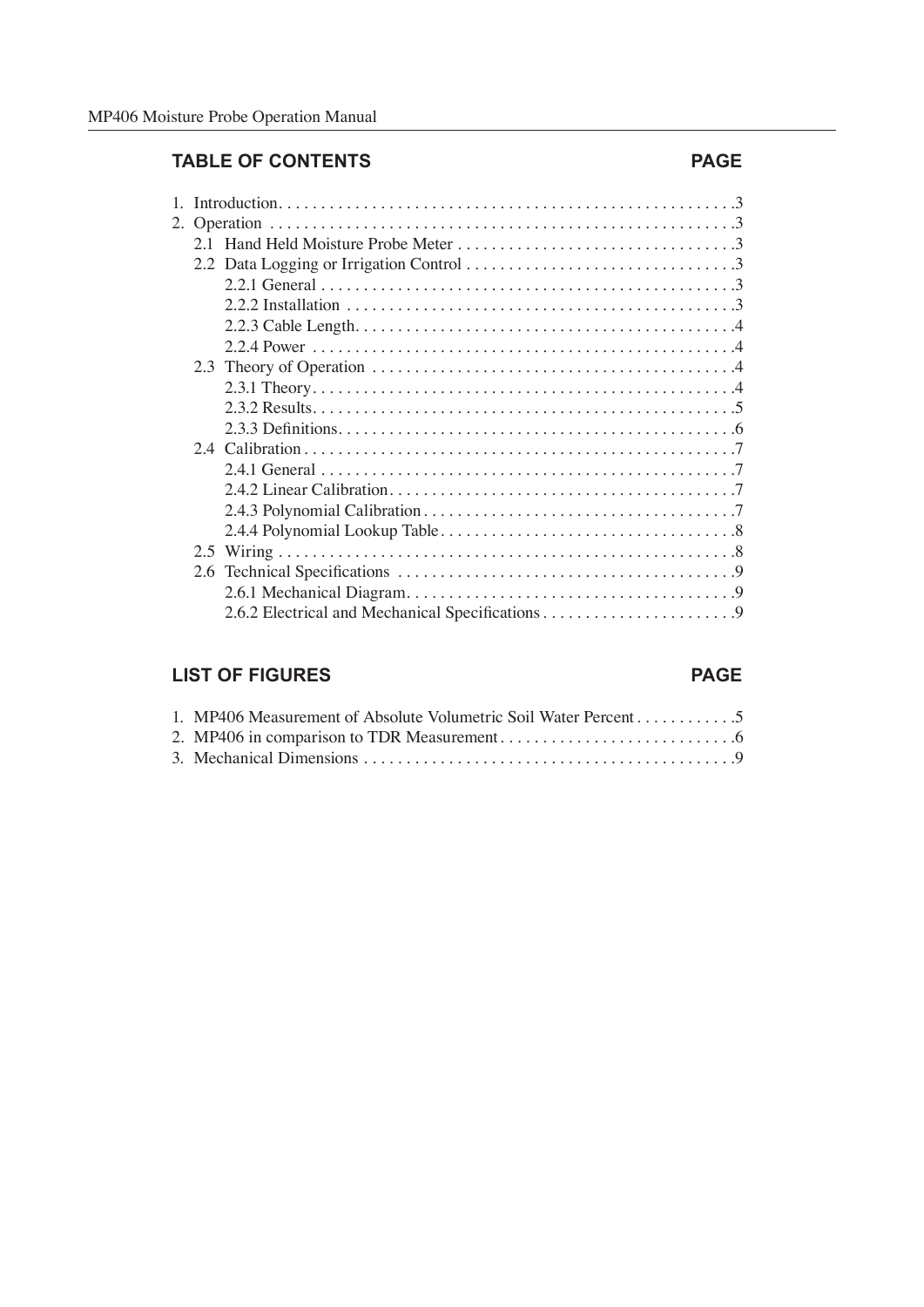#### **1. Introduction**

The MP406 Moisture Probe can be used to measure the moisture content in many materials such as soil, food and materials used in roadway and building construction.

The MP406 can be used to measure the soil moisture for scientific research or irrigation management. In either situation the MP406 can:

- rapidly measure the soil moisture by pushing the needles of the sensor into the soil surface or soil profile;

- make measurements over time by permanently burying the MP406 and connecting it to a data logger;

- control irrigation by permanently burying the MP406 and connecting it into an irrigation controller.

#### **2. Operation**

#### **2.1 Hand Held Moisture Probe Meter**

The MP406 has a connector which plugs directly into the MPM-160 hand held meter for direct readout.

The meter provides the power to the MP406 for the reading, display and storage of measurements. The returned mV signal is displayed directly as mV and is also converted and displayed as Volumetric Water Content (VSW%). Refer to section 2.4.4 for the conversion table.

When being used with a hand held meter the MP406 is usually connected to a set of chrome extension rods which have a T handle on the end.

The extension rods enable the operator to insert the needles of the MP406 into the soil surface without bending over and then for him to more conveniently read the MPM-160 meter.

#### **2.2 Data Logging or Irrigation Control**

#### **2.2.1 General**

The MP406 exterior is made from extremely durable ABS plastic formed into a custom designed tube. The electronics is totally sealed within this tube. The needles are made from high quality stainless steel. Then the MP406 can be buried permanently at a location as part of either an input to a data logging system or for an input to an irrigation controller or environmental monitoring system.

#### **2.2.2 Installation**

The MP406 can be installed by drilling a close fitting hole into the soil profile, either at an angle or vertically or it can be installed horizontally from a larger augered hole or soil pit. In all situations care must be taken to ensure the needles are in contact with soil profile after installation. It is usual practice to install the MP406 with the 3 needles in a horizontal plane in order to maximise the measurement of soil spatial variability. The MPM-160 meter should be used during the installation process to ensure good contact of the needles and the soil is maintained during back filling of the hole.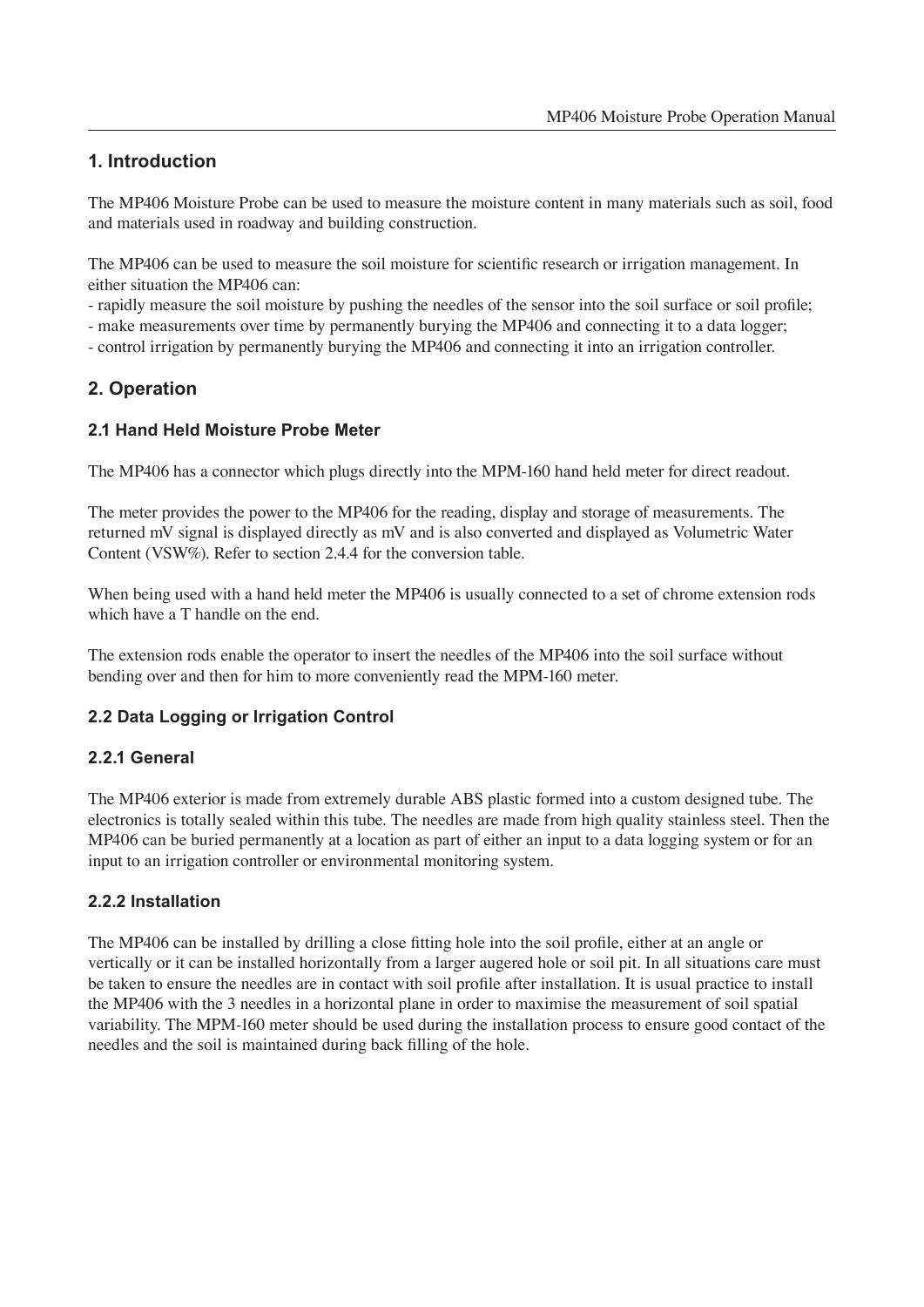#### **2.2.3 Cable Length**

The standard cable length is 4.5 m. This may be extended by using suitable cable.

Multi Core Polypropylene Insulated Irrigation Control Cable, specifications 9 core (9 x 7/0.30) has been tested successfully over 500 m. Two wires were connected for power supply positive from the data logger to the MP406.

#### **2.2.4 Power**

The MP406 is normally powered by a voltage in the range 7.0 to 18.0 volts using 18 mA of power. It can function satisfactorily within the voltage limits of 7.0 to 18.0 volts provided 18 mA is maintained.

 $1 x MP406 = 32 mA (maximum power use)$ 

5 seconds of warmup/hour =  $5/3600 \times 32 = 0.04$  mAh

Total of 16 x MP406 = 16 x 0.04 mAh = 0.64 mAh

Logging for 24 hours on an hourly frequency =  $0.64 \times 24 = 15.36 \text{ mA}$ h/day

Gel Cell Battery 7 Ah capacity. Then  $= 7/0.01536 = 455$  days

In other words a Gel Cell battery is capable of supplying enough power for about 455 days. The battery would need to be recharged within about 30 days as it will self discharge in this time.

#### **2.3 Theory of Operation**

#### **2.3.1 Theory**

The MP406 has a high frequency moisture detector which uses the standing wave principle to indicate the ratio of two or more substances forming a body of material, each substance having a different electric constant (Ka).

The moisture measurement of the material is based upon the fact that in a water: soil: air matrix, the dielectric constant is dominated by the amount of water present. The dielectric constant of water is approximately equal to 80 whereas the dielectric constant of soil is approximately equal to 3 or 4 and air is equal to 1. Therefore any changes in the volume matrix ratio of water will result in a substantial change in the dielectric constant of the matrix. Then the soil water content can be measured exactly because changes in water content of the soil result in changes in the dielectric constant of the soil.

The material that can be measured by the MP406 is often soil but can be any composition of non-metallic powdered, liquid or solid phase substance into which the needles are inserted.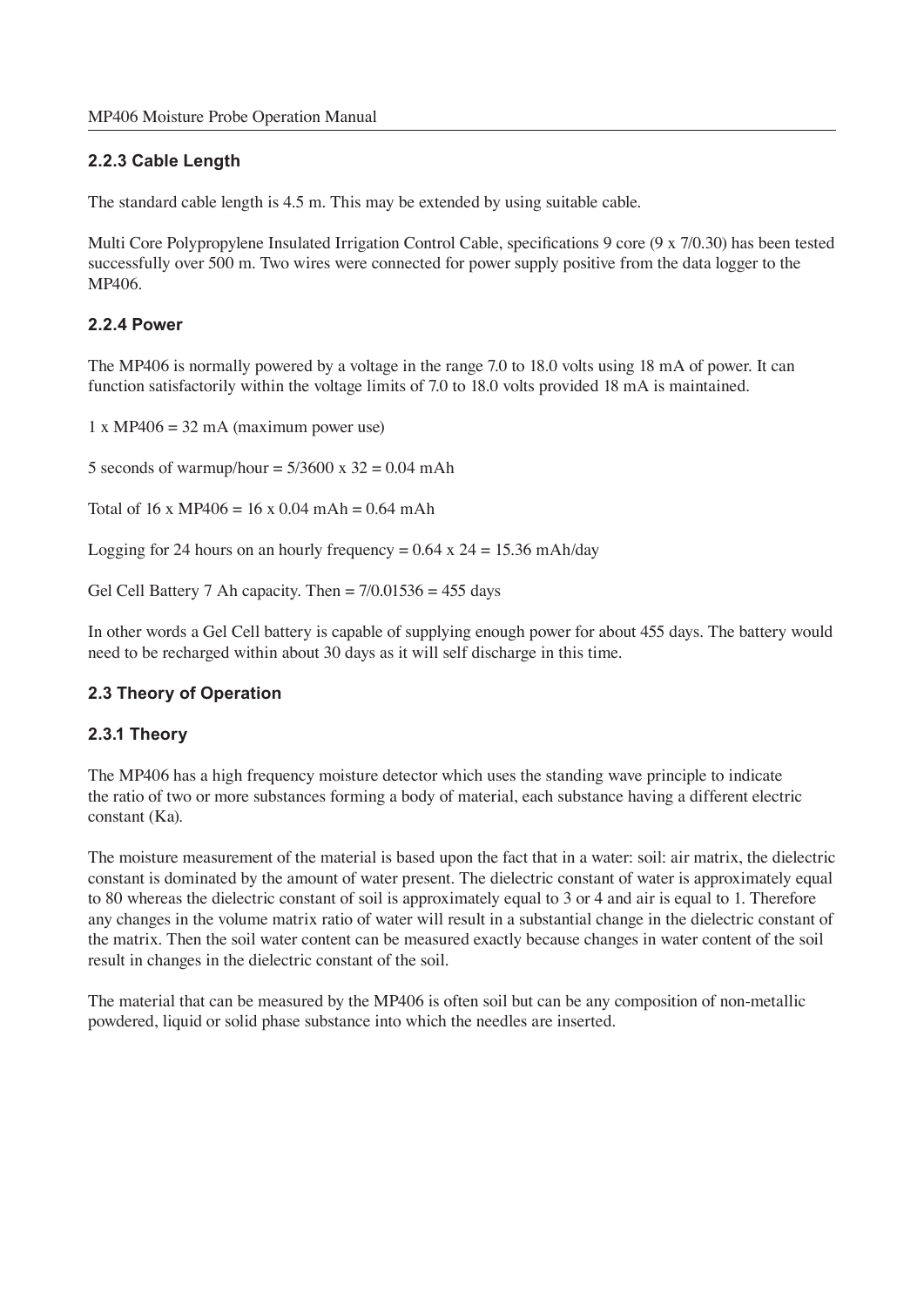#### **2.3.2 Results**

The results from measurement of absolute volumetric soil water percent (VSW%) from prepared soil samples using the MP406 are given in Figure 1. This result is typical of the results obtained from comparative testing of the MP406 in prepared soil samples, for a wide range of agricultural soils.



Figure 1. MP406 Measurement of Absolute Volumetric Soil Water Percent from Prepared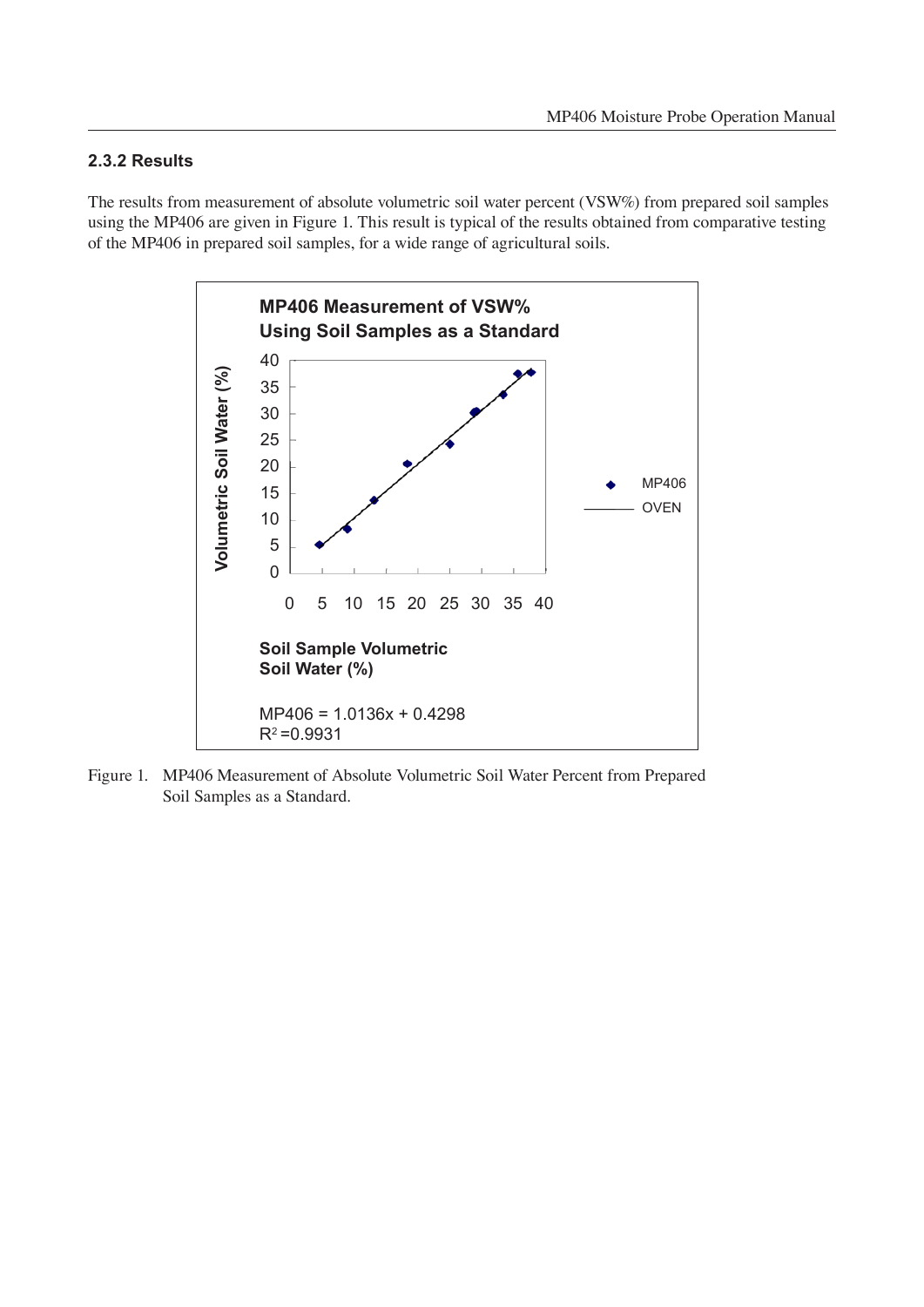The results from measurement of the absolute volumetric soil water percent (VSW%) using the MP406 when compared with TDR technology are given in Figure 2. This result is typical of the results obtained from comparative testing of the MP406 compared to TDR technology for a wide range of agricultural soils.



Figure 2. The MP406 in comparison to TDR Measurement of Absolute Volumetric Soil Water Percent as a Standard.

#### **2.3.3 Definitions**

Gravimetric Soil Water Content is defined as

 $\theta$ G =  $\frac{Mw}{Ms}$  Where Mw is the mass of water in the soil sample<br>Ms and Ms is the total mass of the drv soil sample. and Ms is the total mass of the dry soil sample.

Volumetric Soil Moisture Content is defined as

 $\theta$ v =  $\theta$ G \* Ps Where Ps is the bulk density of the soil sample ( = Ms ) ( Vs ) Where Ms is the total mass of the dry sample and Vs is the total volume of the dry soil sample.

Volumetric Soil Water Percent (VSW%)

VSW% = θv \* 100

The VSW% typically varies in the field from  $2-5\%$  for sandy soils at permanent wilting point to  $45-55\%$  for clay soils at saturation.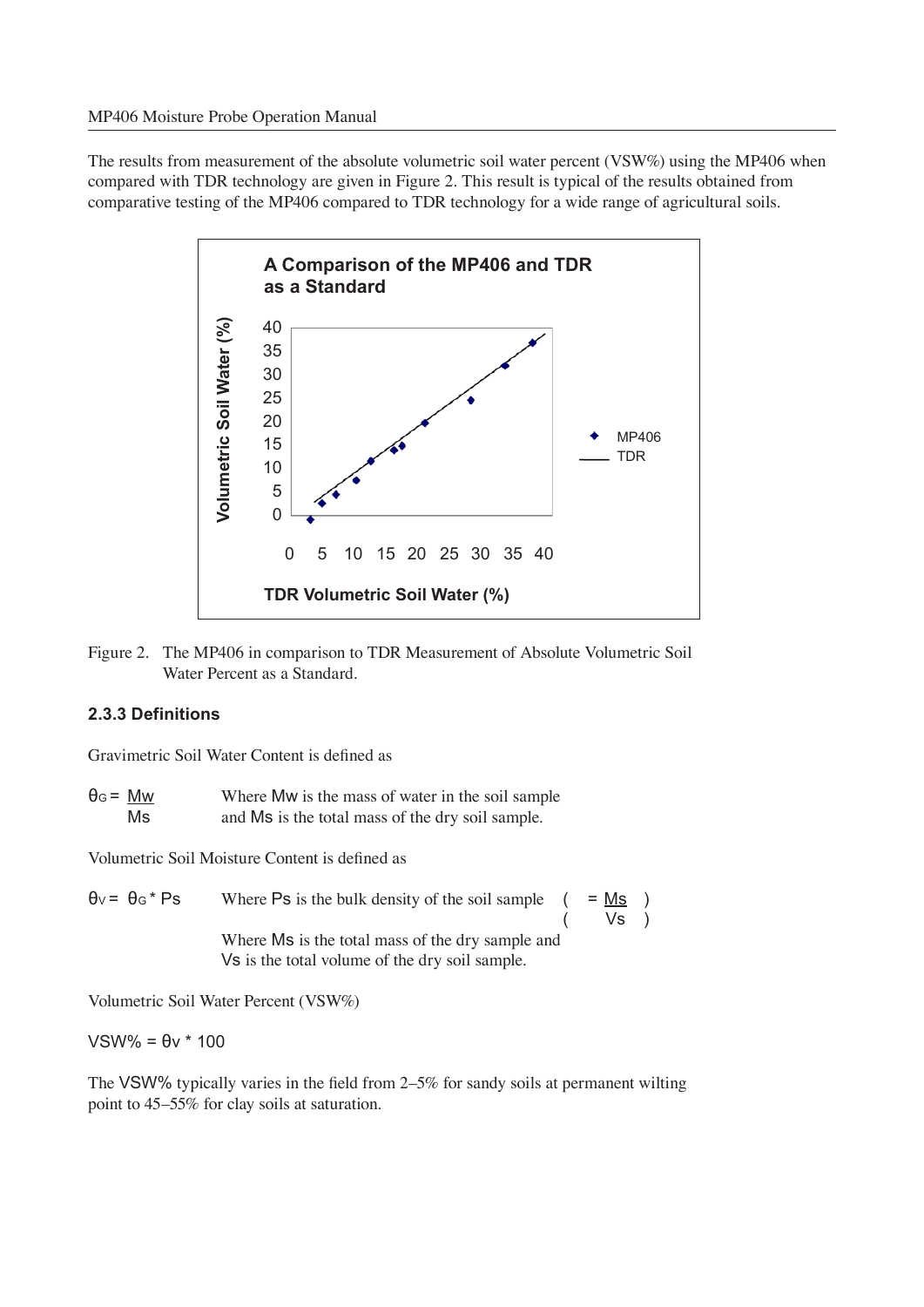#### **2.4.4 Polynomial Lookup Table**

Linearisation tables can be added to Data Loggers using the following data:

| VSW%   | $\cdot$ mV MP-406 $\cdot$ mA MP-406 |        | VSW%   | mV MP-406 | mA MP-406 |
|--------|-------------------------------------|--------|--------|-----------|-----------|
| $-5.0$ | 0.0                                 | 4.00   | 55.00  | 1015      | 18.50     |
| 2.00   | 120                                 | 5.71   | 60.00  | 1025      | 18.64     |
| 5.00   | 210                                 | 6.99   | 65.00  | 1035      | 18.785    |
| 10.00  | 310                                 | 8.43   | 70.00  | 1045      | 18.93     |
| 15.00  | 415                                 | 9.93   | 75.00  | 1055      | 19.07     |
| 20.00  | 510                                 | 11.285 | 80.00  | 1065      | 19.21     |
| 25.00  | 610                                 | 12.71  | 85.00  | 1070      | 19.28     |
| 30.00  | 720                                 | 14.285 | 90.00  | 1080      | 19.43     |
| 35.00  | 825                                 | 15.785 | 95.00  | 1095      | 19.64     |
| 40.00  | 895                                 | 16.785 | 100.00 | 1120      | 20.00     |
| 45.00  | 955                                 | 17.64  | 105.00 | 2090      |           |
| 50.00  | 1005                                | 18.35  |        |           |           |
|        |                                     |        |        |           |           |

**A: Conversion Table for MP-406 - From VSW% to mV & mA in mineral soil.**

#### **B: Polynomial Lookup Table for Organic and Mineral Soil**

| Soil moisture<br>$\theta$ , m <sup>3</sup> .m <sup>-3</sup> | mV,<br>organic | $mV$ ,<br>mineral | soil moisture<br>$\theta_{v}$ , m <sup>3</sup> .m <sup>-3</sup> | $mV$ ,<br>organic soil | mV,<br>mineral soil |
|-------------------------------------------------------------|----------------|-------------------|-----------------------------------------------------------------|------------------------|---------------------|
|                                                             | soil           | soil              |                                                                 |                        |                     |
| $-0.0$                                                      | $-209$         | $-209$            | 0.55                                                            | 985                    | 1015                |
| $\overline{0}$                                              | 50             | 120               | 0.6                                                             | 1010                   | 1025                |
| 0.05                                                        | 140            | 210               | 0.65                                                            | 1020                   | 1035                |
| 0.1                                                         | 230            | 310               | 0.7                                                             | 1030                   | 1045                |
| 0.15                                                        | 320            | 415               | 0.75                                                            | 1045                   | 1055                |
| 0.2                                                         | 415            | 510               | 0.8                                                             | 1055                   | 1065                |
| 0.25                                                        | 500            | 610               | 0.85                                                            | 1070                   | 1070                |
| 0.3                                                         | 600            | 720               | 0.9                                                             | 1080                   | 1080                |
| 0.35                                                        | 700            | 825               | 0.95                                                            | 1095                   | 1095                |
| 0.4                                                         | 800            | 895               | 1.0                                                             | 1106                   | 1106                |
| 0.45                                                        | 875            | 955               | 1.05                                                            | 2090                   | 2090                |
| 0.5                                                         | 940            | 1005              |                                                                 |                        |                     |

#### **2.5 Wiring**

Wiring

The MP406 is supplied with 4.5 m of four core shielded wire.

 $Red = 7-16V$  dc

Blue and shield = Analogue Ground (Signal Return)

Yellow = signal +

Black = DC Ground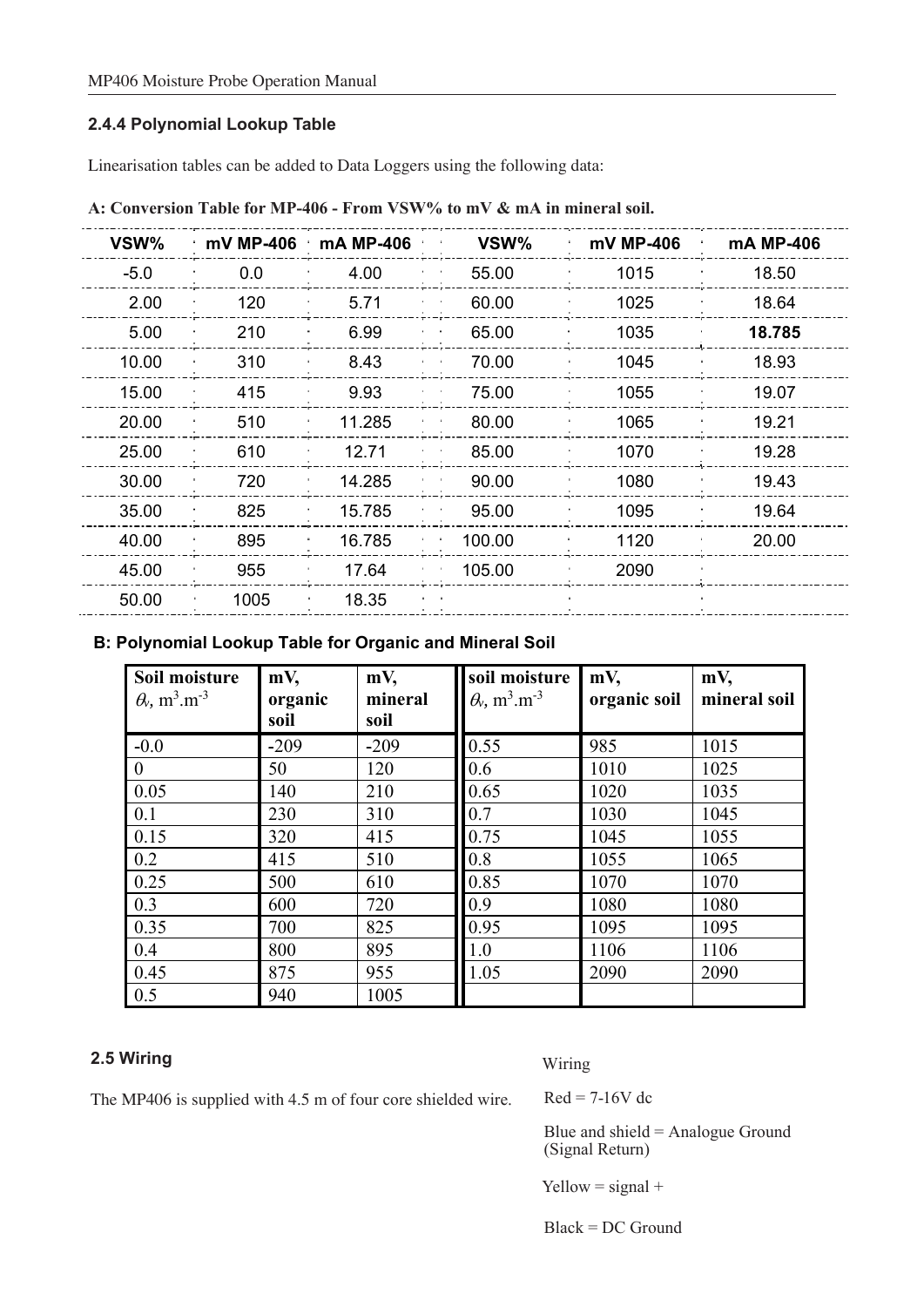#### **MP406 & MP306 Soil Moisture Sensor**

The MP406 and MP306 sensor has a high frequency moisture detector which uses the standing wave principle to indicate the ratio of two or more substances forming the body of a material, each substance having dielectric constant (Ka).

| Water (Ka) | $= 80$ |
|------------|--------|
| Clay (Ka)  | $=$ 3  |
| Sand (Ka)  | $= 2$  |
| Air (Ka)   | $= 1$  |

The moisture measurement of the material is based upon the fact that in a water, soil, air matrix, the dielectric constant is dominated by the amount of water present. Soil water content can be measured exactly as changes in the water content of the soil result in changes in the dielectric constant of the soil.

Materials that can be measured by the MP406/MP306 sensor are most often soil, but can also be any composition of non-metallic powdered, liquid or solid phase substance into which the needles are inserted.

#### **Results**

The results from measurement of absolute volumetric soil water percent (VSW%) from prepared soil samples using the MPKit are given in Figure 1. This result is typical of the results obtained from comparative testing of the MPKit in prepared soil samples, for a wide range of agricultural soils.

The results from measurement of the absolute volumetric soil water percent (VSW%) using the MPKit when compared with Trase® TDR technology (Soil Moisture Equipment Corp.) are given in Figure 2. This result is typical of the results obtained from comparative testing of the MPKit compared to Trase® TDR technology for a wide range of agricultural soils.

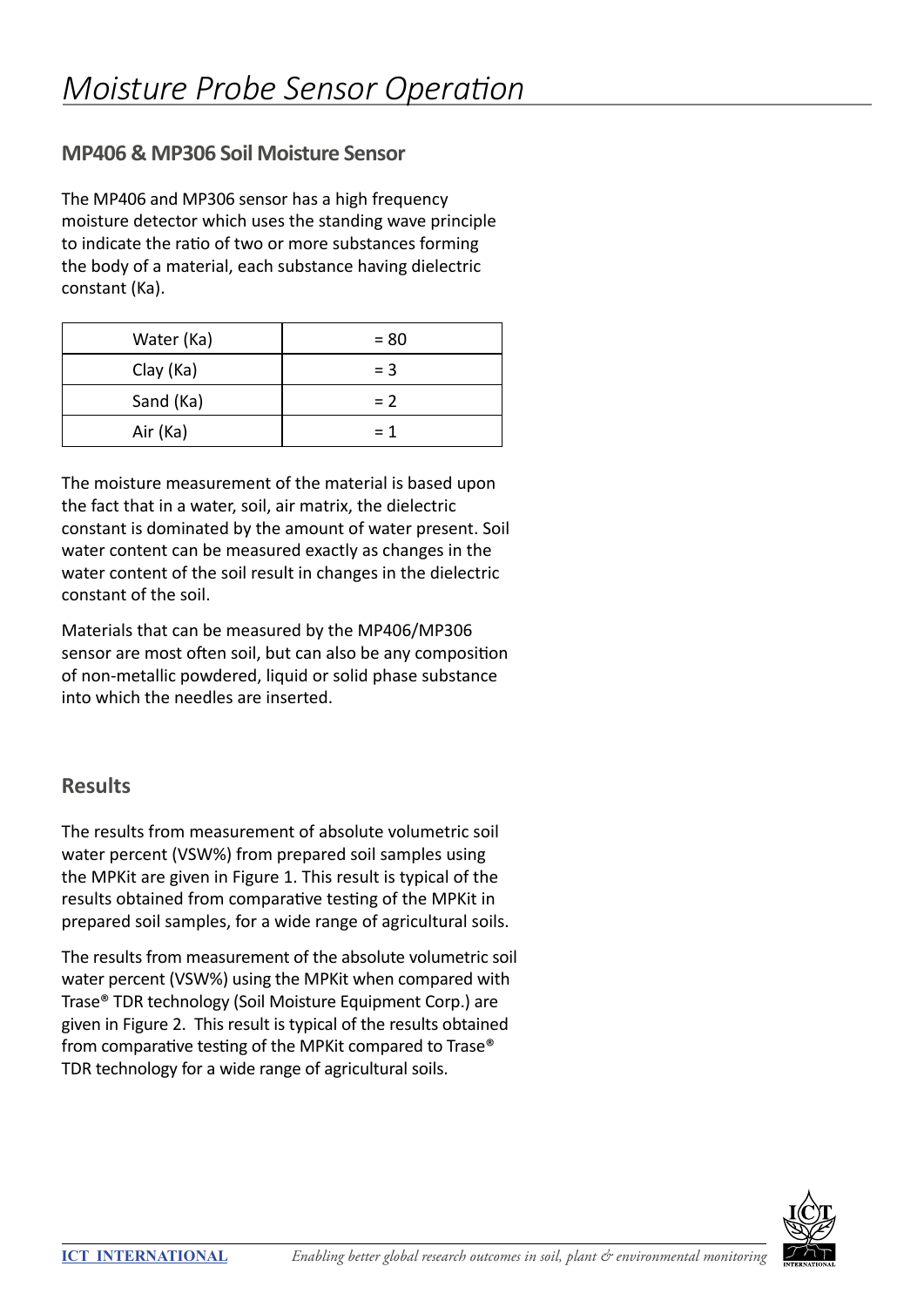





The formulas to derive these equations are available as both Microsoft Excel files and as an R Script on request.

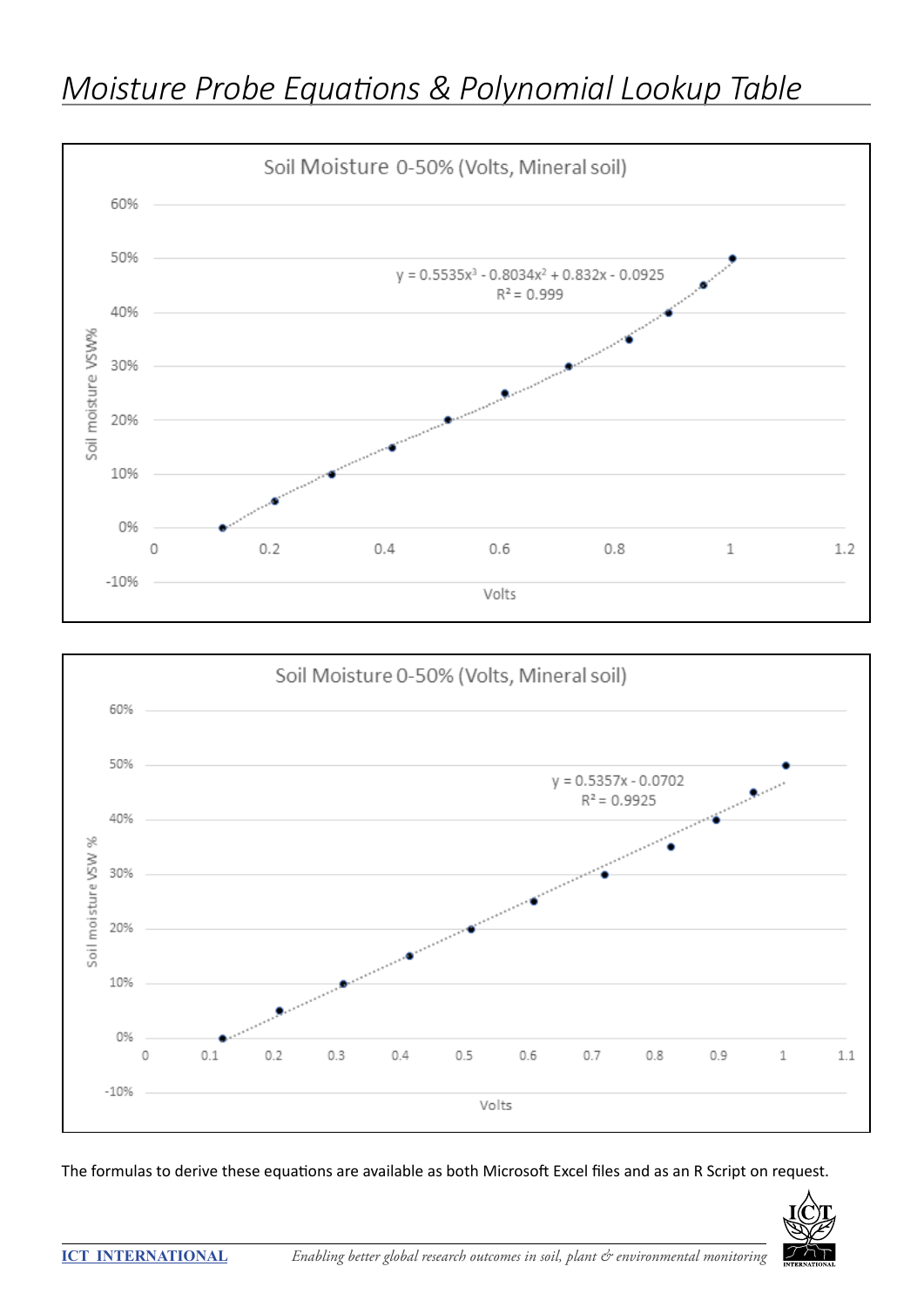The results obtained from measurement of the absolute volumetric soil water percent (VSW%) using the MPK it are expected to be within  $\pm$  2-5% of the actual soil moisture as determined in the laboratory by gravimetric and volumetric methods of determination.

Recalibration is not expected to be necessary for most applications in most commonly occurring agricultural soils. This is especially so when it is considered that for practical end uses such as irrigation scheduling and irrigation control the **change** in VSW% is the most important variable to be determined for management decision making. The **change** measured will be correct in absolute VSW% units or mm of water applied as the relationship of voltage output to water content, hence calibration slope remains constant, across all soil types.

Scientists or regulatory authorities may wish to calibrate the MPKit to verify the data measured. In this case, it is simply necessary to compare the MPKit output in mV to the VSW% from the soil samples, either prepared in the laboratory or obtained in the field. The resultant regression of these variables will provide the new calibration of the MPKit. All MP306/MP406 are manufactured to be identical. All MPKit respond to changes in water content of the soil and the resultant changes in the dielectric constant in the same way and hence the same calibration will apply to all MPKits.

## *Equations for Programming IoT Nodes that Use MP406*

The formulas to derive these equations are available as both Microsoft Excel files and as an R Script on request.

### **Linear Calibration**

|              | $= a + b \chi$        |
|--------------|-----------------------|
| VSW%         | $=$ INTERCEPT + SLOPE |
| $0^{\sim}50$ | $= -0.5357 + 0.0702$  |
|              | $R^2 = 0.9925$        |

#### **Polynomial Calibration**

|                      | $=$ a <sub>o</sub> + a1x + a2x <sup>2</sup> + a3x <sup>3</sup>       |
|----------------------|----------------------------------------------------------------------|
| VSW%<br>$0^{\sim}50$ | = -0.0925 + 0.8319x -<br>0.8034x <sup>2</sup> + 0.5535x <sup>3</sup> |
|                      | $R^2$ Value = 0.9990                                                 |

| {Output Range of Sensor | $0 \leq$ Sensor $\leq$ 1200 mV |
|-------------------------|--------------------------------|
| {Limits of VSW%         | $0\% \leq VSW\% \leq 50\%$     |

Where  $\chi$  = MP Sensor output in volts

Where  $\chi$  = MP Sensor output in volts

| {Output Range of Sensor 0 ≤ Sensor ≤ 1.20 V |                            |
|---------------------------------------------|----------------------------|
| {Limits of VSW%                             | $0\% \leq VSW\% \leq 50\%$ |

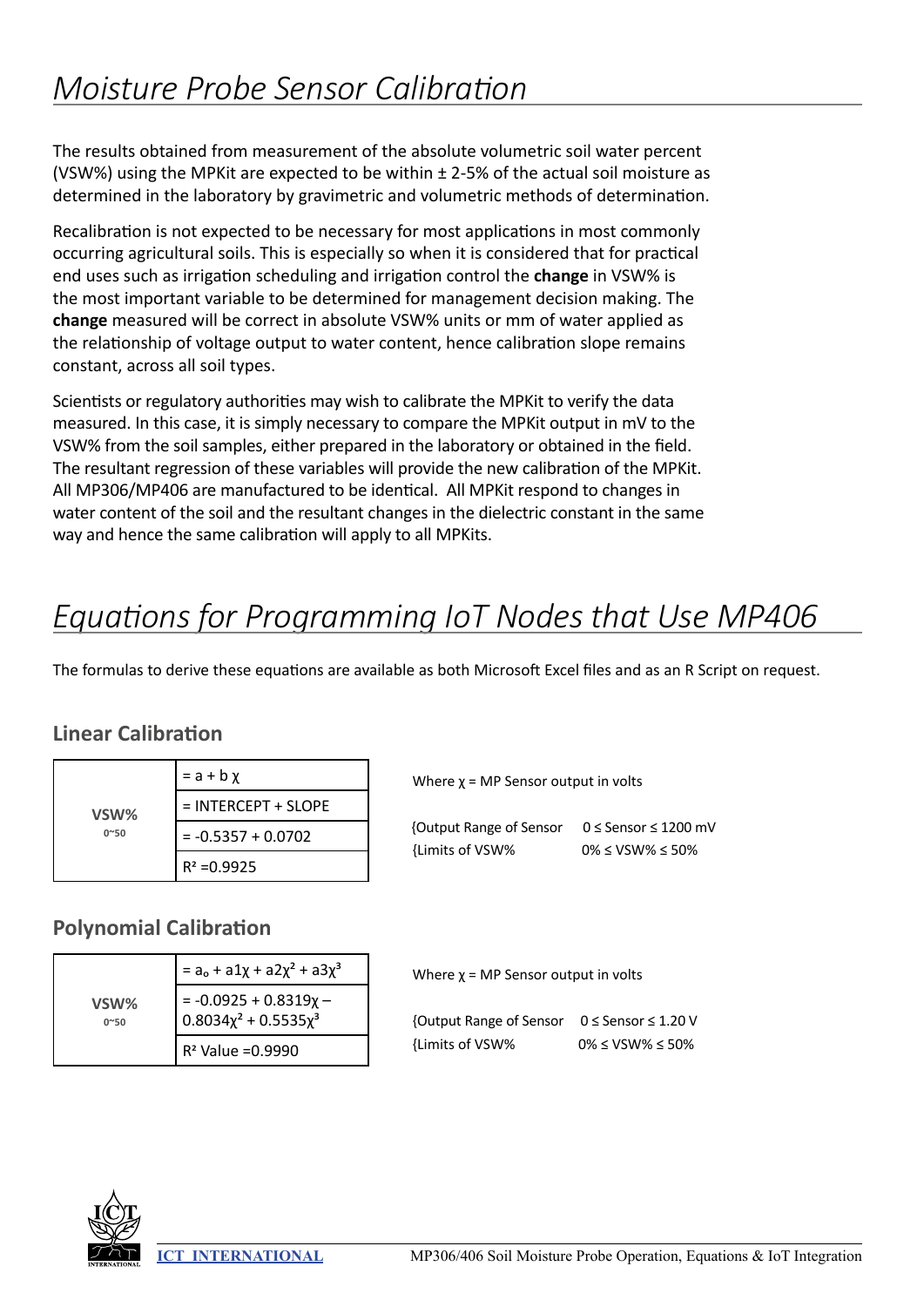### **Definitions**

*Gravimetric Soil Water Content*

| $\Theta$ G = Mw | Where Mw is the mass of water in the soil sample |
|-----------------|--------------------------------------------------|
| Ms              | and Ms is the total mass of the dry soil sample. |

*Volumetric Soil Moisture Content*

| $\Theta$ G = $\Theta$ G*Pb | Where Pb is the bulk density of the soil sample   |
|----------------------------|---------------------------------------------------|
| $( = Ms )$                 | Where Ms is the total mass of dry sample          |
| $( = Vs )$                 | and Vs is the total volume of the dry soil sample |

*Volumetric Soil Water Percent (VSW%):* VSW% = Ɵν \* 100

The VSW% typically varies in the field from 2-5% for sandy soils at permanent wilting point to 45-55% for clay soils at saturation.

| Soil Moisture (%) | mV, mineral soil | <b>Volts</b> |
|-------------------|------------------|--------------|
| $\pmb{0}$         | 120              | 0.120        |
| $\overline{5}$    | 210              | 0.210        |
| 10                | 310              | 0.310        |
| 15                | 415              | 0.410        |
| 20                | 510              | 0.510        |
| 25                | 610              | 0.610        |
| $\overline{30}$   | 720              | 0.720        |
| 35                | 825              | 0.825        |
| 40                | 895              | 0.895        |
| $\overline{45}$   | 955              | 0.955        |
| 50                | 1005             | 1.005        |
| 55                | 1015             | 1.015        |
| 60                | 1025             | 1.025        |
| 65                | 1035             | 1.035        |
| 70                | 1045             | 1.045        |
| 75                | 1055             | 1.055        |
| 80                | 1065             | 1.065        |
| 85                | 1070             | 1.070        |
| 90                | 1080             | 1.080        |
| 95                | 1095             | 1.095        |
| 100               | 1106             | 1.106        |

### **Polynomial Lookup Table**